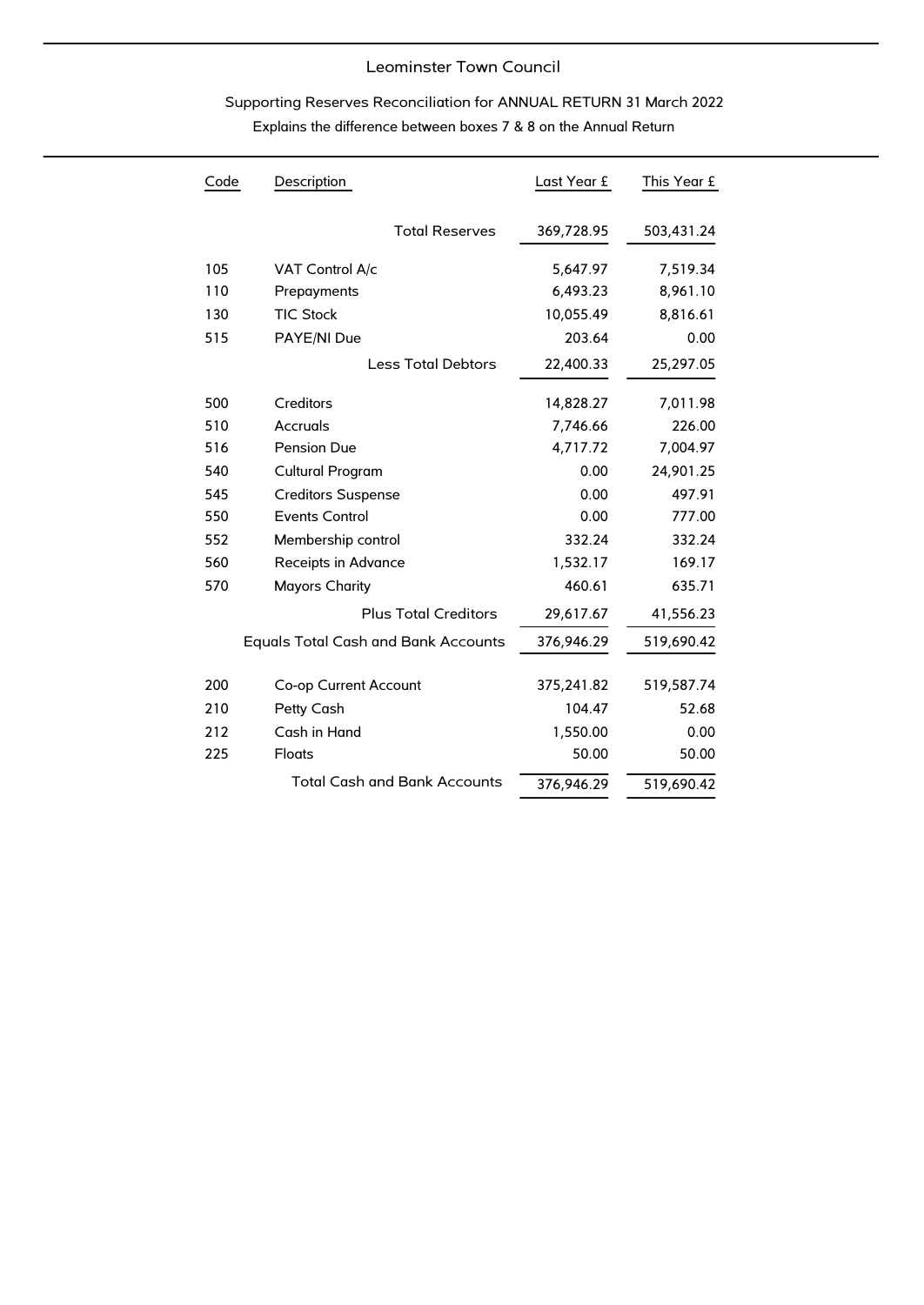## Leominster Town Council

| <b>Bank Statement Balances</b> | Confirmed Bank & Investment Balances  |            |            |
|--------------------------------|---------------------------------------|------------|------------|
| 31/03/2022                     | Co-op Bank - 65321847                 | 519,227.22 |            |
| 31/03/2022                     | Petty Cash                            | 52.68      |            |
| 31/03/2022                     | Cash/Card Control                     | 0.00       |            |
| 31/08/2016                     | <b>HSBC TIC A/C</b>                   | 0.00       |            |
| 31/03/2017                     | Cash in hand                          | 0.00       |            |
|                                |                                       |            | 519,279.90 |
| Other Cash & Bank Balances     |                                       |            |            |
|                                |                                       |            | 50.00      |
|                                |                                       |            | 519,329.90 |
| <b>Unpresented Payments</b>    |                                       |            |            |
|                                |                                       |            | 0.00       |
|                                |                                       |            | 519,329.90 |
| Receipts not on Bank Statement |                                       |            |            |
|                                |                                       |            | 360.52     |
| <b>Closing Balance</b>         |                                       |            | 519,690.42 |
| All Cash & Bank Accounts       |                                       |            |            |
| 1                              | Co-op Current Account                 |            | 519,587.74 |
| 2                              | Petty Cash                            |            | 52.68      |
| 3                              | Cash/Credit Card Control              |            | 0.00       |
| 4                              | <b>HSBC TIC A/C</b>                   |            | 0.00       |
| 5                              | <b>TIC Petty Cash</b>                 |            | 0.00       |
|                                | Other Cash & Bank Balances            |            | 50.00      |
|                                | <b>Total Cash &amp; Bank Balances</b> |            | 519,690.42 |

#### Bank - Cash and Investment Reconciliation as at 31 March 2022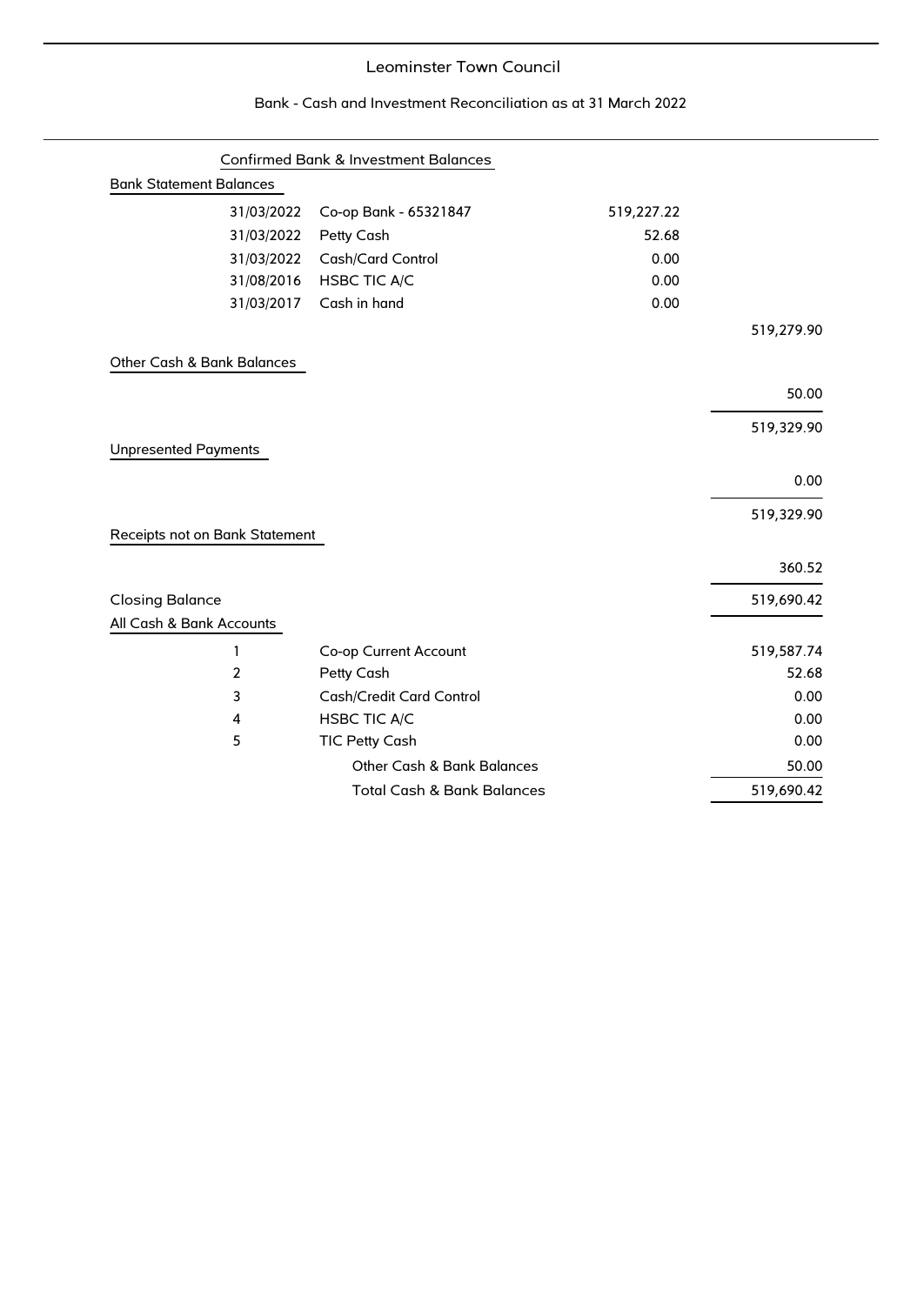| <b>ANNUAL RETURN - ENGLAND</b><br>FOR THE YEAR ENDED 31 MARCH 2022<br>Leominster Town Council                                                                                                                                     |                                                                   |             |             |                                                                                                                                                                                                                  |  |  |
|-----------------------------------------------------------------------------------------------------------------------------------------------------------------------------------------------------------------------------------|-------------------------------------------------------------------|-------------|-------------|------------------------------------------------------------------------------------------------------------------------------------------------------------------------------------------------------------------|--|--|
|                                                                                                                                                                                                                                   |                                                                   |             |             |                                                                                                                                                                                                                  |  |  |
|                                                                                                                                                                                                                                   | SECTION 2 - THE STATEMENT OF ACCOUNTS                             |             |             |                                                                                                                                                                                                                  |  |  |
| I certify that the accounts contained in this return present fairly the financial position of the council, are consistant with the underlying financial<br>records and have been prepared on the basis of Income and Expenditure. |                                                                   |             |             |                                                                                                                                                                                                                  |  |  |
|                                                                                                                                                                                                                                   | <b>Responsible Financial Officer</b><br>Date                      |             |             |                                                                                                                                                                                                                  |  |  |
| I confirm that these accounts are approved by the<br>Council and recorded as council minute reference                                                                                                                             |                                                                   |             |             | Dated                                                                                                                                                                                                            |  |  |
|                                                                                                                                                                                                                                   | Signed on behalf of the above Council (Chair)                     |             |             | Date                                                                                                                                                                                                             |  |  |
|                                                                                                                                                                                                                                   |                                                                   | Last Year £ | This Year £ | <b>General Notes for Guidance</b>                                                                                                                                                                                |  |  |
| 1                                                                                                                                                                                                                                 | <b>Balances brought</b><br>forward                                | 411,302     | 369,729     | Total balances and reserves at the beginning of the year as recorded<br>in the financial records. Value must agree to Box 7 of previous year.                                                                    |  |  |
| $\overline{2}$                                                                                                                                                                                                                    | (+) Precept or<br>Rates and Levies                                | 557,574     | 544,536     | Total amount of precept (or for IDBs rates and levies) received or<br>receivable in the year. Exclude any grants received.                                                                                       |  |  |
| 3                                                                                                                                                                                                                                 | (+) Total other<br>receipts                                       | 45,585      | 198,351     | Total income or receipts as recorded in the cashbook less the<br>precept or rates/levies received (line 2). Include any grants received.                                                                         |  |  |
| 4                                                                                                                                                                                                                                 | (-) Staff costs                                                   | 324,948     | 354,392     | Total expenditure or payments made to and on behalf of all<br>employees. Include gross salaries and wages, employers NI<br>contributions, employers pension contributions, gratuities and<br>severance payments. |  |  |
| 5                                                                                                                                                                                                                                 | (-) Loan<br>interest/capital<br>repayments                        | 42,378      | 41,978      | Total expenditure or payments of capital and interest made during<br>the year on the authority's borrowings (if any).                                                                                            |  |  |
| 6                                                                                                                                                                                                                                 | (-) All other<br>payments                                         | 277,406     | 212,815     | Total expenditure or payments as recorded in the cashbook less<br>staff costs (line 4) and loan interest/capital repayments (line 5).                                                                            |  |  |
| $\overline{7}$                                                                                                                                                                                                                    | $(=)$ Balances<br>carried forward                                 | 369,729     | 503,431     | Total balances and reserves at the end of the year. [Must equal<br>$(1+2+3)-(4+5+6)$                                                                                                                             |  |  |
| 8                                                                                                                                                                                                                                 | Total value of<br>cash and short<br>term investments              | 376,946     | 519,690     | The sum of all current and deposit bank accounts, cash holdings<br>and short term investments held as at 31 March - To agree with<br>bank reconciliation.                                                        |  |  |
| 9                                                                                                                                                                                                                                 | Total fixed assets<br>plus long term<br>investments and<br>assets | 910,978     | 912,904     | The value of all the property the authority owns $-$ it is made up of all<br>its fixed assets and long term investments as at 31 March.                                                                          |  |  |
| 10                                                                                                                                                                                                                                | <b>Total Borrowings</b>                                           | 602,715     | 574,549     | The outstanding capital balance as at 31 March of all loans from<br>third parties (including PWLB).                                                                                                              |  |  |
| The following documents should accompany the accounts when submitted to the auditor:                                                                                                                                              |                                                                   |             |             |                                                                                                                                                                                                                  |  |  |

\* A brief explanation of significant variations from last year to this year in Section 2;

\* Bank Reconciliation as at 31 March